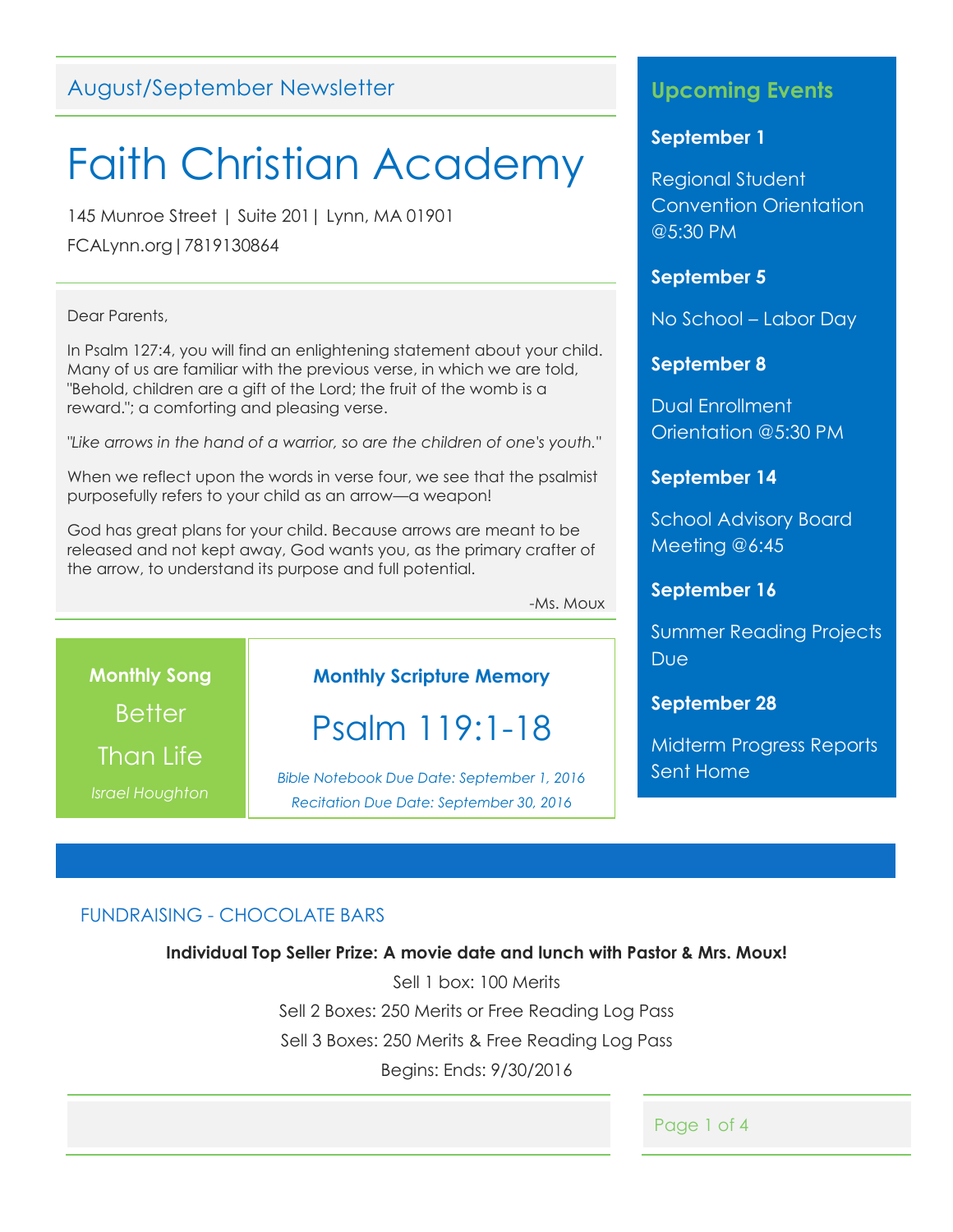# Seven Ways to Help Your Child Get Organized

**Use checklists.** Help your child get into the habit of keeping a "todo" list. Use checklists to post assignments, household chores, and reminders about what materials to bring to class.

**Organize homework assignments.** Before beginning a homework session, encourage your child to number assignments in the order in which they should be done.

**Keep organized notebooks.** Help your child keep track of papers by organizing them in a binder or notebook. This will help him review the material for each day's classes and to organize the material later to prepare for tests and checkups. Encourage your child to sort through book bags and notebooks on a weekly basis.

**Create a household schedule.** Try to establish and stick to a regular dinnertime and a regular bedtime. This will help your child fall into a pattern at home. Try to limit television-watching and computer play to specific periods of time during the day.

**Keep a master calendar.** Keep a large, wall-sized calendar for the household, listing the family's commitments, schedules for extracurricular activities, days off from school, and major events at home and at school. Note dates when your child has big exams or due dates for projects.

**Prepare for the day ahead.** Before your child goes to bed, he should pack schoolwork and books in a book bag. The next day's clothes should be laid out with shoes, socks, and accessories. This will cut down on morning confusion and allow your child to prepare quickly for the day ahead.

**Provide needed support while your child is learning to become more organized.** Help your child develop organizational skills by photocopying checklists and schedules and taping them to the refrigerator. Gently remind her about filling in calendar dates and keeping papers and materials organized. Most important, set a good example.

(Adapted from http://www.familyeducation.com)

## **Field Trips**

## **Blueberry Day – 9/2/16**

Let's get artistic with our food, and create some "berry" fun paintings. It's all right to play with your food in this sweet activity!

(Privilege A)

## **Build-A-Bear – 9/9/16**

Create a new friend at Build-A-Bear on National Teddy Bear Day.

(Privilege C)

## **Apple Picking – 9/16/16**

Put on a fuzzy sweater, take a hay ride in the crisp, cool air, and pick some apples.

(Privilege E)

### **Native American Day – 9/23/16**

Celebrate and study Native American Culture:

- Dramatize folktales
- Learn new words
- Play traditional games
- And much more (Privilege A)

### **Library – 9/30/16**

Having fun isn't hard; all you need is a library card! (Privilege C)

Page 2 of 4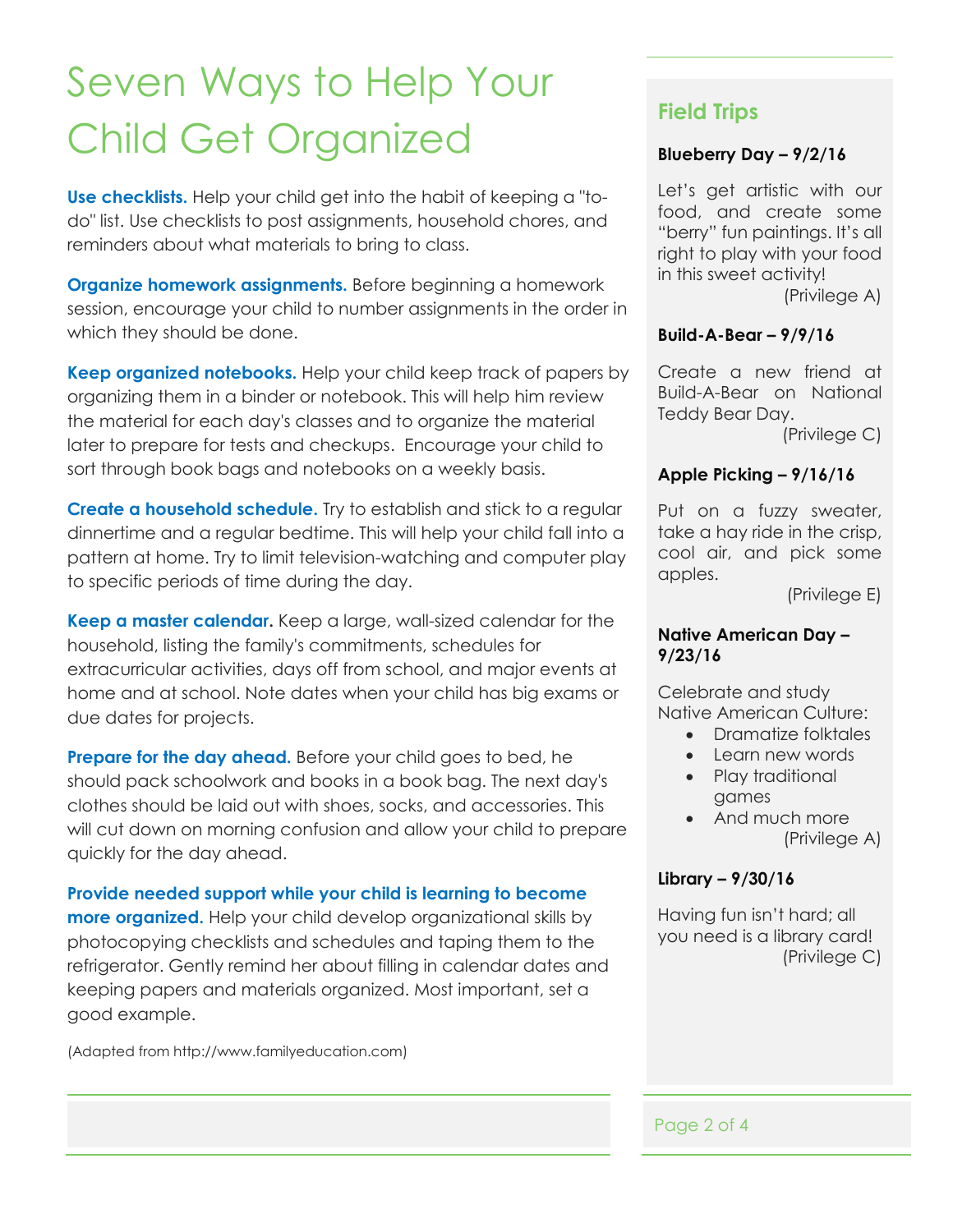## **Count It All Joy – Parent AcceleGRAM**

## *My brethren, count it all joy when ye fall into divers temptations; Knowing this, that the trying of your faith worketh patience. James 1:2, 3*

Each child is a precious gift from the Lord, but sometimes character flaws, disabilities, or limitations can cloud our perspective. Weariness can set in, and we can lose sight of the miracle of each life*.* However, daily challenges often make it difficult to see past the dark places to the future blessings down the road.

Our families will face many situations, but we must remember that the answer to each situation is found in God's Word. His strength and peace can carry us through any trial if we will trust Him for the answers. Just knowing that

He is always there with us can give us the power we need to move forward.

As our children mature, it is important for us to keep a watchful eye on their development.

When caught in the early stages, many physical and academic limitations can be dealt with, lessening the adverse effects on future success. Parents are often the ones who initially notice something unusual in the development of their child. Bringing this to the attention of your doctor will help him in assessing your child's overall progress.

However, it can be harmful for parents to hide the truth from those who need the information to work with their child on a daily basis. If your child has been diagnosed with a limitation or disorder, be open about it with your child's pastor or principal. Your child can then get the encouragement and help necessary for him to succeed. By being aware of his

limitations, the staff will be able to adjust their approach and meet your child's needs better.

A key factor that you, as a parent, can do to help your child succeed is to be involved! Be your child's number one advocate. Be sure to attend school events for parents, and take full advantage of conferences with your child's supervisor. Make sure you understand the information presented, and ask questions if you are unclear on details of your child's growth. If your child has needs that you do not feel are being met at school, discuss them with his supervisor. Many problems stem from a lack of

> communication, so be willing to share your concerns openly. Listen in a non-defensive way to the concerns and suggestions the staff may have regarding your

*And let us not be weary in well doing: for in due season we shall reap, if we faint not*

child's progress.

When you return home from a conference, when appropriate and after prayer, speak calmly with your child about the things discussed. Have a loving understanding on a daily basis; show your concern by discussing his day and what he is learning. Love to a child is spelled: t-i-m-e! Take the time to show your child that he is a priority in your life, and you will see the results in his attitude and confidence level.

Our ultimate goal as parents is to help our children be the very best they can be. The Lord has a special plan for each child. Let's work together to help your child realize his fullest potential to the glory of God!

Page 3 of 4